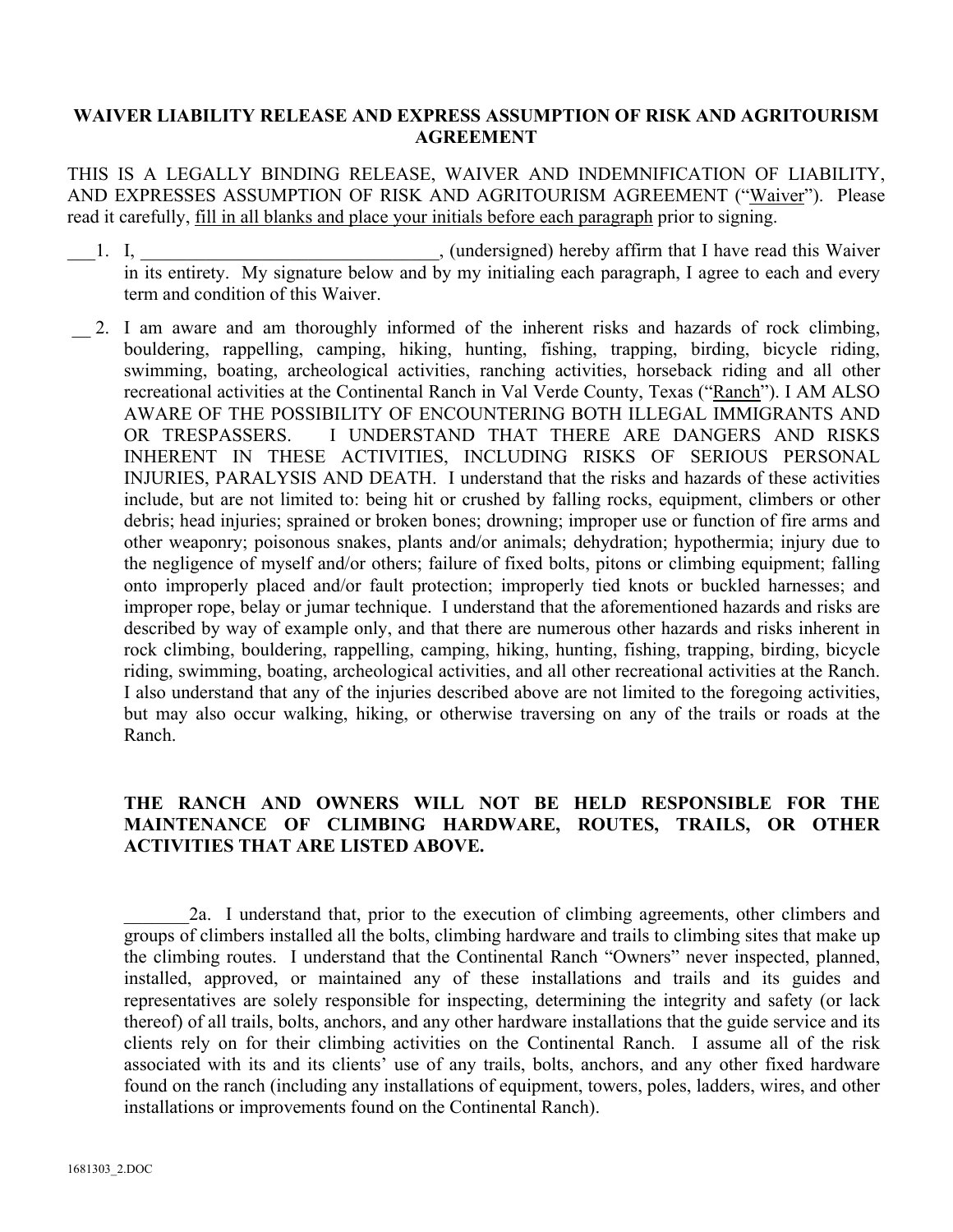- \_\_\_3. I also understand that there are natural and manmade hazards on the Ranch, and I assume all risks in connection with such hazards. The inherent dangers and risks involved in engaging in activities on a ranch containing many acres (approximately 29,000) include all types of native and non-native wildlife, stock animals, potentially harsh weather and geophysical conditions, terrain of all types, stable and unstable, surface and subsurface conditions, all waters, moving or not, both above and below ground, the presence of others who also may be engaging in activities on the Ranch, employees and non-employees, authorized and non-authorized personnel, acting singly, in groups, motorized and not, and the continual activities, with and without motorized equipment that transpire on ranches containing many acres, people and animals, domesticated and not, native and non-native, whether in employment or in recreational pursuits, including, but not limited to, walking, hiking, rock climbing, mountain biking, picnicking, hunting, fishing, trapping, camping, swimming, boating and all other ranching, social, recreational, commercial, archaeological and scientific activities.
- \_\_\_4. I further agree and understand that the Ranch and its owners assume no liability for damages or injury to the person or property of Undersigned occurring on the Ranch, whether allegedly negligent or intentional. I understand that the Ranch owners or their representatives may need to respond to accidents and potential emergency situations. Therefore, I hereby give my consent for any medical treatment that may be required during my entrance onto and use of the Ranch with the understanding that the cost of any such treatment will be my responsibility.
- \_\_\_5. I understand that the camping areas, roads, hiking trails and the bolts, pitons and fixed climbing protection on climbing routes ARE NOT MAINTAINED. I understand that there are hidden or obvious, natural or unnatural, DANGEROUS conditions at the Ranch, and I understand and agree that the Ranch and its owners have NO DUTY TO INFORM ME OF THESE CONDITIONS.
- \_\_\_6. IN CONSIDERATION FOR BEING ALLOWED TO ENTER THE RANCH and use it for recreational purposes, including, but not limited to, rock climbing, rappelling, hiking, camping, fishing, hunting, trapping, birding, boating, horseback riding, bicycle riding, and archaeology:
- a. I, ON BEHALF OF MYSELF, MY FAMILY, HEIRS, SUCCESSORS, ASSIGNS, AND ANYONE CLAIMING ANY INTEREST THROUGH ME, OR ON MY BEHALF, HEREBY EXPRESSLY, KNOWINGLY, INTENTIONALLY, AND VOLUNTARILY WAIVE, RELEASE, INDEMNIFY, AND AGREE TO HOLD HARMLESS HOWARD HUNT, HOWARD HUNT JR, HEATHER HUNT GIBBS, CONTINENTAL RANCH PECOS RIVER LAND LLC, MARTIN FAMILY CONTINENTAL RANCH II LTD, CONTINENTAL RANCH II LLC, MARILYN M. HUNT TRUST/HOWARD HUNT TTEE, CONTINENTAL RANCH PECOS RIVER EXPEDITIONS LLC, CRH PROPERTIES LLC, THEIR FAMILY MEMBERS, EMPLOYEES, AGENTS, REPRESENTATIVES, PARTNERS, ADVISORS, AND OFFICERS, AS WELL AS ANY OTHER RANCH OWNERS, AND THEIR FAMILY MEMBERS, EMPLOYEES, AGENTS, REPRESENTATIVES, ADVISORS, AND OFFICERS, OR ALL PERSONS OR ENTITIES WITH A PROPERTY INTEREST, VESTED OR UNVESTED, IN THE RANCH, ALL PERSONS WHO HAVE ESTABLISHED CLIMBING ROUTES OR PRE-PLACED CLIMBING PROTECTION OR OTHER TRAILS, AND OTHER USERS (COLLECTIVELY REFERRED TO AS THE "RELEASED PARTIES"), FROM ANY AND ALL ACTIONS, SUITS, CLAIMS, DAMAGES, AND LIABILITY (INCLUDING ATTORNEY FEES AND COSTS), THAT I, MY FAMILY, HEIRS, SUCCESSORS, ASSIGNS, AND ANYONE CLAIMING ANY INTEREST THROUGH ME, MAY HAVE FOR ANY DAMAGE, INJURY, PARALYSIS, LOSS, OR DEATH TO MYSELF OR ANY OTHER PERSON OR PROPERTY ARISING OUT OF MY ENTRANCE ONTO AND USE OF THE RANCH OR RANCH PROPERTY, WHETHER SUCH DAMAGE,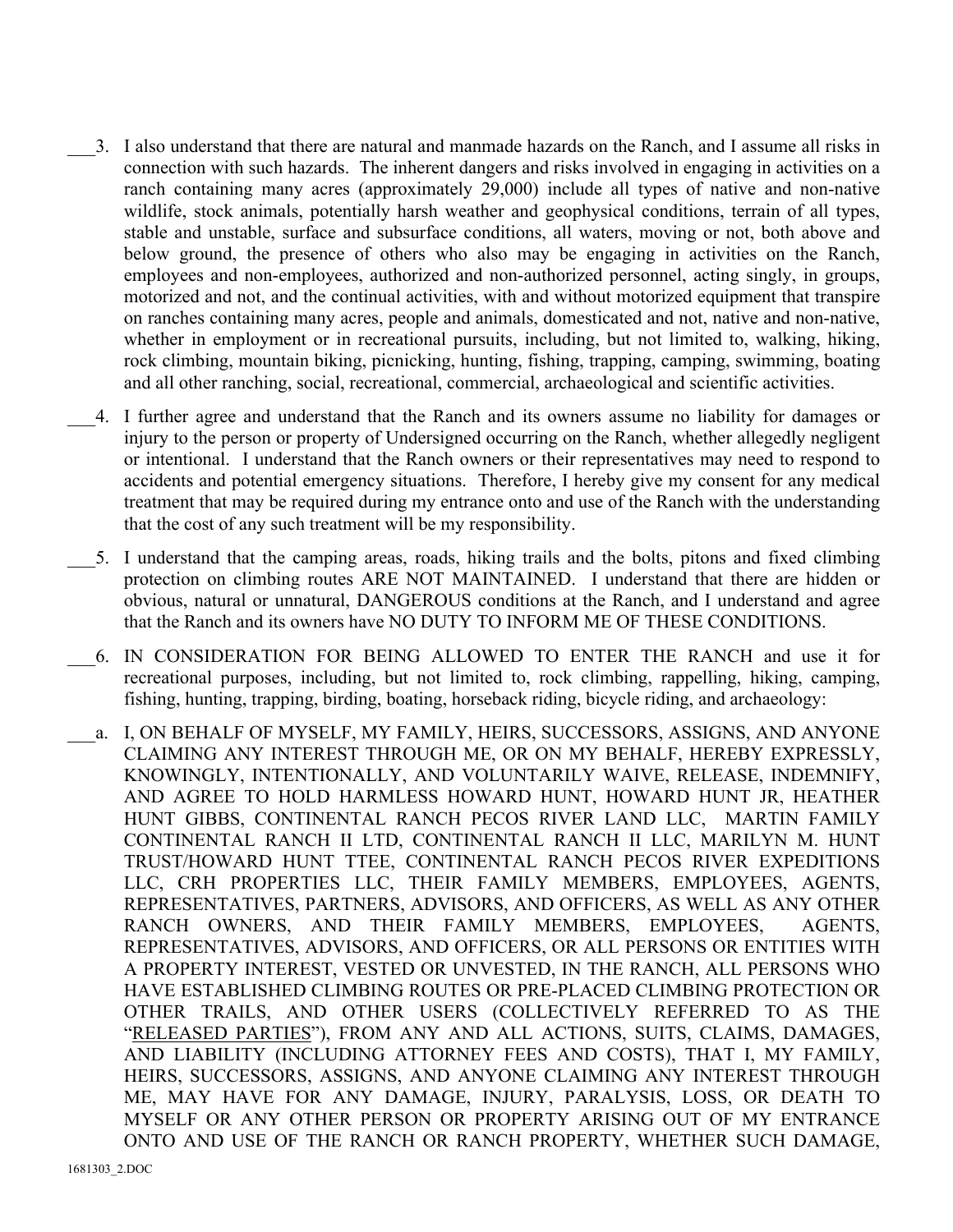INJURY, PARALYSIS, LOSS, OR DEATH RESULTS FROM NEGLIGENCE OF ANY OF THE RELEASED PARTIES OR FROM SOME OTHER CAUSE, INCLUDING, WITHOUT LIMITATION, ALL CLAIMS RELATING TO ADMINISTERED MEDICAL TREATMENT AND FOR WRONGFUL DEATH UNDER SECTION 71.001 ET SEQ. OF THE TEXAS CIVIL PRACTICE AND REMEDIES CODE.

- b. I UNDERSTAND AND AGREE THAT NONE OF THE RELEASED PARTIES MAY BE HELD LIABLE OR RESPONSIBLE IN ANY WAY TO ME OR MY FAMILY, HEIRS, SUCCESSORS, ASSIGNS, OR ANYONE CLAIMING ANY INTEREST THROUGH ME, FOR ANY INJURY, DEATH, OR OTHER DAMAGES THAT MAY OCCUR AS A RESULT OF MY ENTRANCE ONTO OR USE OF THE RANCH OR AS A RESULT OF THE NEGLIGENCE OF ANY PARTICIPANT OR PARTY, INCLUDING THE RELEASED PARTIES, WHETHER PASSIVE OR ACTIVE. I UNDERSTAND AND EXPLICITLY AGREE THAT NEITHER MY FAMILY, HEIRS, SUCCESSORS, ASSIGNS, OR ANYONE CLAIMING AN INTEREST THROUGH ME, WILL BRING ANY LEGAL ACTION WHATSOEVER AGAINST ANY OF THE RELEASED PARTIES AS A RESULT OF SUCH DAMAGE, INJURY, PARALYSIS, LOSS, OR DEATH TO MYSELF OR ANY OTHER PERSON OR PROPERTY THAT ARISES OUT OF MY ENTRANCE ONTO OR USE OF THE RANCH OR AS A RESULT OF THE NEGLIGENCE OF ANY PARTICIPANT OR PARTY, INCLUDING THE RELEASED PARTIES, WHETHER PASSIVE OR ACTIVE.
- \_\_\_c. I hereby personally assume all risks, whether foreseen or unforeseen, in connection with my entrance onto or use of the Ranch, for any harm, injury, including paralysis or death, that may befall me or my property while I am on the Ranch, including the risk of negligence of any party or participant, including the Released Parties.
- d. I hereby agree to PROTECT, HOLD HARMLESS AND INDEMNIFY the Released Parties for any and all damages and costs they incur, including attorney fees and costs, from any claims, suits, or actions brought or threatened against any of the Released Parties by anyone claiming to have been injured as a result of any injury or death, to me or my property arising out of my entrance onto or use of the Ranch.
- \_\_\_7. By signing this Waiver, it is my intent to release, waive, and indemnify all of the Released Parties from liability connected with my entrance onto and use of the Ranch (including, but not limited to, the negligence of the Released Parties, whether passive or active), and to personally assume all risk of injury, death, or property damage.
- \_\_\_8. I understand that the terms herein are contractual and not a mere recital, and that I have willingly signed this Waiver voluntarily and of my own free act for the consideration expressed herein. If any part of this Waiver is held unenforceable, such part shall be stricken and the remainder of this Waiver shall continue to be in full force and effect.
- \_\_\_9. I further state and represent that I am eighteen (18) years of age or older and am otherwise competent to execute this Waiver, or that my parent or legal guardian is also consenting by signing below.
- \_\_\_10. I have read and understood this waiver, liability release and express assumption of risk, and sign this Waiver on behalf of myself and my heirs.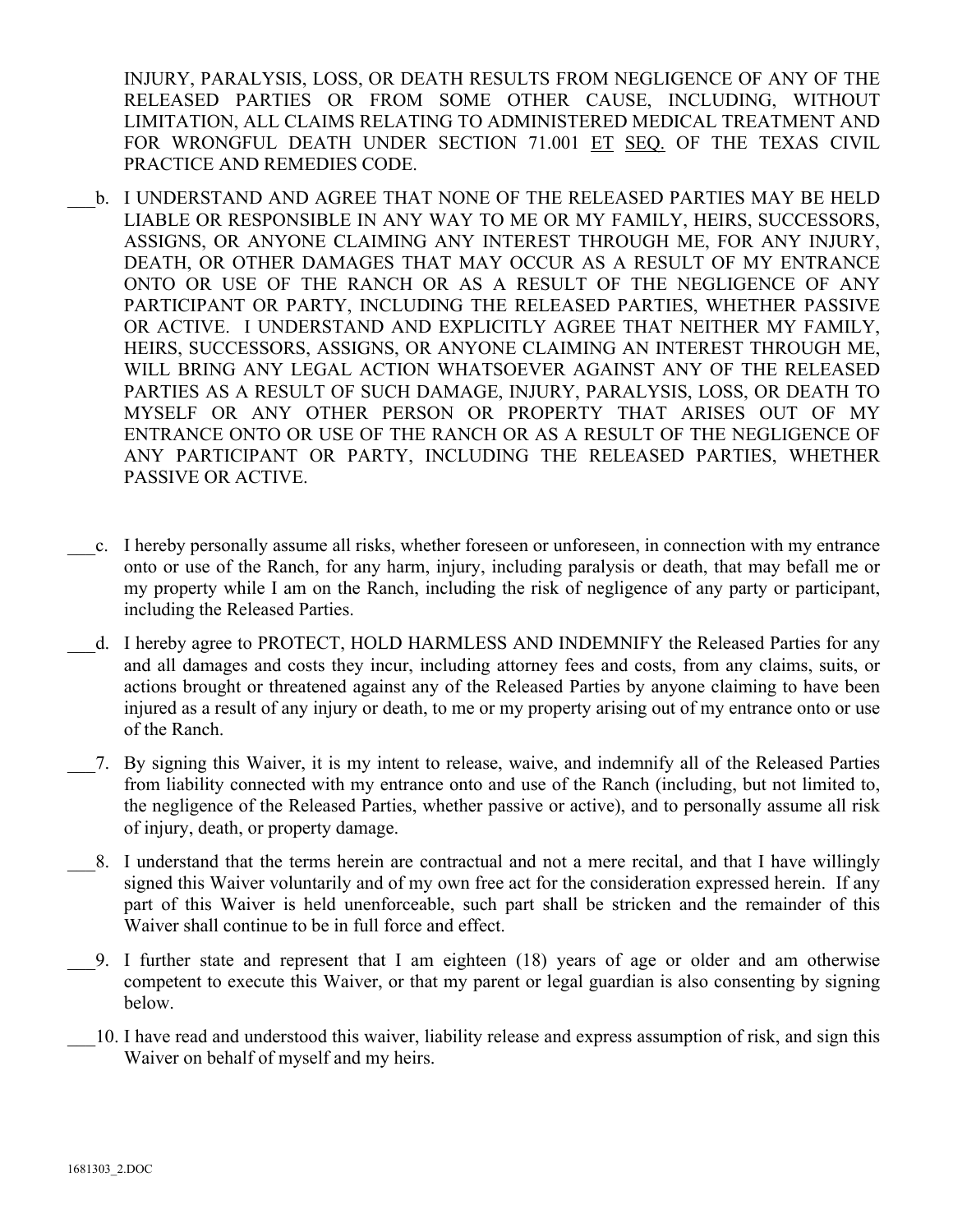|                                                                                                                         | Date:                                                                                                        |
|-------------------------------------------------------------------------------------------------------------------------|--------------------------------------------------------------------------------------------------------------|
|                                                                                                                         |                                                                                                              |
|                                                                                                                         |                                                                                                              |
| <u> Andreas Andreas Andreas Andreas Andreas Andreas Andreas Andreas Andreas Andreas Andreas Andreas Andreas Andreas</u> |                                                                                                              |
|                                                                                                                         | I agree to all of the above on behalf of myself, my spouse, my children, our heirs, successors, and assigns. |
| Signature of Parent or Legal Guardian (if under 18 years of age):                                                       |                                                                                                              |
|                                                                                                                         |                                                                                                              |
|                                                                                                                         |                                                                                                              |
|                                                                                                                         |                                                                                                              |
|                                                                                                                         |                                                                                                              |
| Parent Printed Name:                                                                                                    |                                                                                                              |
|                                                                                                                         |                                                                                                              |